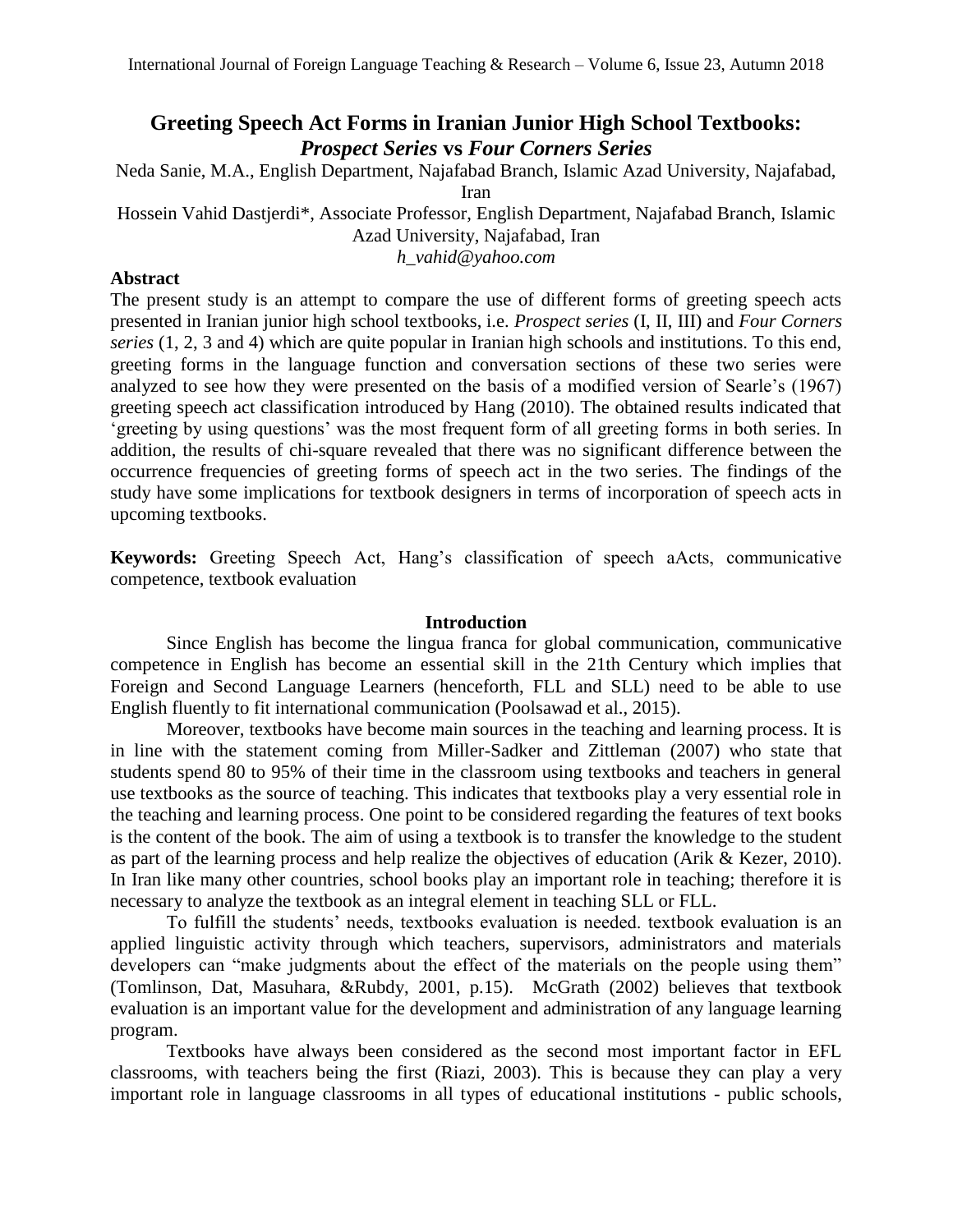colleges, and language schools - all over the world. What adds to the importance of textbooks, according to (Garinger, 2001), is that in many parts of the world teachers are not free to choose their own textbooks. The vast majority of teachers, he states, have textbooks suggested, prescribed, or assigned to them.

Based on what was stated above, the present study has focused on the forms of speech acts used in *Prospect and Four Corners* series, taught in Iranian English language institutes and high schools, in order to make a comparison between the two and to make sure of the presence of appropriate materials for the students in this respect. Thus, the following three research questions were addressed:

## **Research Questions**

Q1. What are the greeting speech act forms in *Prospect series* (I, II, III)?

Q2. What are the greeting speech act forms in *Four Corners series*?

 Q3. Is there any significant difference between *Prospect series* (I, II, III) and *Four Corners series* in terms of greeting speech act frequency of use?

#### **Literature Review**

This section provides a brief explanation of the most relevant issues of greeting speech acts. To this end, Politeness Principle strategies and Face, Speech Acts theory, studies on different speech acts, and more specifically, studies on different forms of greetings are presented. Also, the issues related to content analysis and textbook and material evaluation are briefly discussed and finally, some previous studies on local and internationa textbook evaluation are mentioned.

### **Politeness Principle Strategies and Face**

The idea of politeness was inspired the cooperative maxims which were suggested by (Grice, 1975). When two interlocutors are having interaction, they are actually stepping into each other's ground; therefore, each participant in the conversation might assume this as a threat to their face (Widdowson, 2007). Politeness strategies were developed through the influential work of Brown and Levinson (1987). They divided the politeness strategies into two categories of positive and negative strategies. Their model revolves around the concept of face (Goffman, 1967) which is defined as the public self-image that all members of the society have and seek to claim for themselves. Brown and Levinson (1987) suggest that this image consists of two related aspects: negative face (freedom from imposition i.e. the desire for freedom from impingement) and positive face (the desire to be appreciated and approved of, i.e. the desire to be wanted). Positive politeness strategies address other's positive face wants, whereas negative politeness strategies address their negative face by showing distance and impersonality. Brown and Levinson define positive politeness strategy in the following:

Positive politeness is redress directed to the addressee's positive face, his perennial desire that his wants (or the actions/acquisitions/values resulting from them) should be thought of as desirable. Redress consists in partially satisfying that desire by communicating that one's own wants (or some of them) are in some respects similar to the addressee's wants (p.101).

Brown and Levinson also state that all participants in communicative interaction tend to use the same types of strategies in similar circumstances. The authors posit fifteen sub-strategies of politeness addressed to the hearer's positive face. These sub-strategies are grouped in three broad mechanisms: (1) the speaker claiming 'common ground' with the addressee, (2) the need to convey that the speaker and the addressee are cooperatively involved in the relevant activity, (3)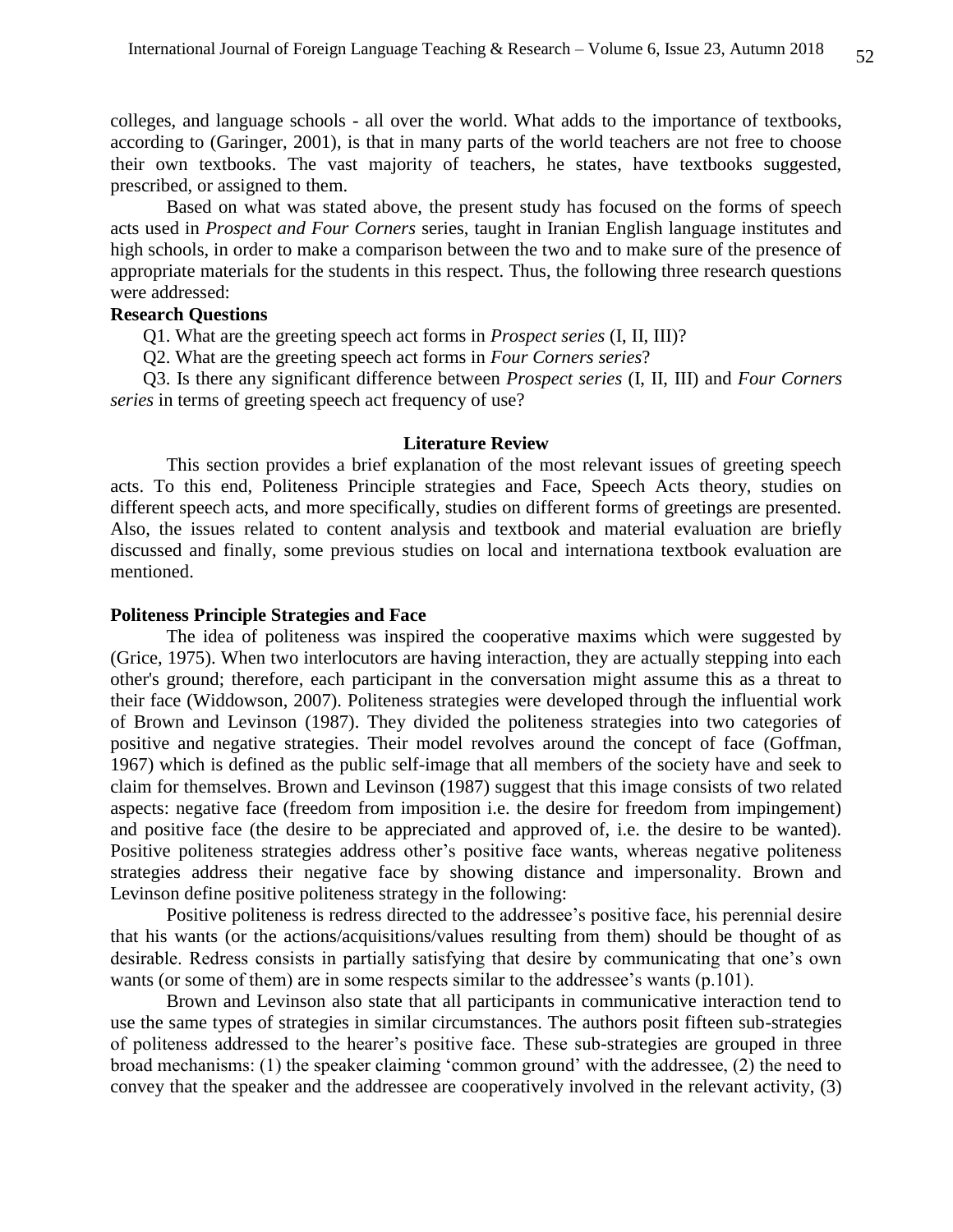the speaker's decision to redress the addressee's face directly by fulfilling some of addressee's wants.

### **Speech acts**

Speech acts theory is established on the notion that language is a form of behavior, and it is controlled by a strict set of rules (Searle, 1969). A speech act can be defined through a range of features, including:

a) the linguistic utterance used to perform it, b) the physical setting during the communicative event, c) the action sequences in which the speech act is embedded (i.e., actions preceding and following the speech act), and d) the intentions and assumptions of communicating partners (Asher & Vieu, 2005; Austin & Urmson, 1962; Bateman & Rondhuis, 1997; Fritz & Hundsnurscher, 1994; Fritz, 2013; Searle, 1969; Van Dijk, 1977).

Austin distinguished three layers of speech act: locutionary, which is uttering a sentence physically, Illocutionary, which is the contextual function that the act performs and perlocutionary acts, which are the effect that the expression of a person may have on others (Austin, 1962).

Searle (1969) criticizes Austin's work and states that this is a classification of illocutionary verbs and not acts. He presents five classifications of speech acts as follow:

1. Representatives, which represent statements that may be judged true or false because they describe a state, like asserting and concluding.

2. Directives, which intend the listeners to do something, like requests.

3. Commissives, which commit the speaker to a course of action as described by the propositional content, like promising.

4. Expressive, which express the speaker's feelings or attitude, like apologizing and thanking.

5. Declaratives, which result in the affairs they name, like marrying and declaring. These kind of speech acts can cause a change.

The Austin (1962) and Searles' (1969) speech act theories with notions of politeness shape the framework in interlanguage pragmatic studies (Trosborg, 1995). Leech (1983) who stated that it was impossible to form a classification of illocutionary acts, identified speech acts by the verbs that express them. Leech's speech acts categories are assertive verbs, directive verbs, commisive verbs, interrogative verbs, and expressing verbs.

Cohen (1996) provided a classification of 14 speech acts classified into 5 main groups. They are;

1. Representatives, which include speech acts like assertions, claims, and reports;

2. Directives, which include suggestions, requests, and command;

3. expressive, which include complaint and thanks;

4. Commisives, which include promises, threats, and offers;

5. Declaratives, which include decrees and declarations.

# **Studies on different speech acts**

Farnia and Suleimani (2009) conducted a pilot study to examine the speech act of expressing gratitude among Iranian EFL learners. Data were collected from 2 groups of Iranian EFL learners using a written Discourse Completion Tasks. L1 and L2 data were also collected from a group of Iranian native speakers of Farsi and a group of American native speakers of English. The findings suggested that Iranian and American respondents used the same type of strategies in responding to the questionnaire; however, they differed in the frequency of the use of these strategies. The use of thanking and appreciation as the first and second most frequently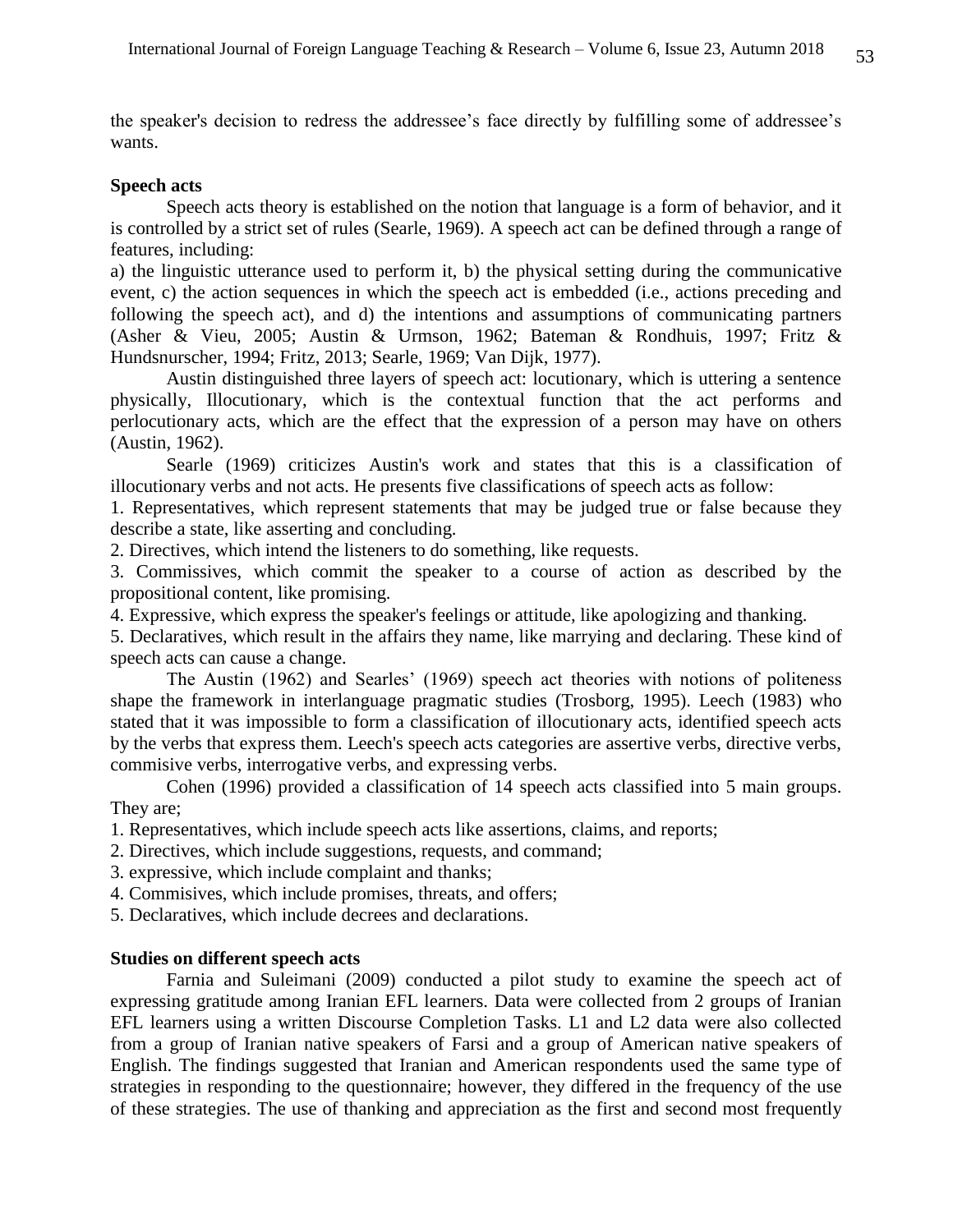used strategies by native speakers of English can be attributed to respondents' cultural values. In addition, it was found that there was no correlation between language proficiency and the use of strategies. Besides, there were no statistically significant differences between EFL learners' and Americans' responses and this could mean that EFL learners' pragmatic competence was towards L2 norms.

Also, Pishghadam and Zarei (2011) investigated the strategies Iranian English learners employed for expressing gratitude in different situations and if there was a difference between males' and females' uses of these strategies. The results showed that Iranian learners felt obliged to show gratitude to others in every form possible for the favor they receive, and they used mostly thanking and positive feeling strategies. The findings also suggested that female Persian speakers used gratitude more often than the male ones.

Ghobadi and Fahim (2009) studied the effect of explicit teaching of English "thanking formulas" on Persian EFL intermediate level students at English language institute. They found out that explicit instruction had an impressively positive effect on raising students' sociopragmatic awareness as well as their hindrance of L1 pragmalinguistic transfer to L2.

Afghari (2007) examined the range of strategies utilized in performing the speech act of apologizing in Persian. Also explored in his study was the investigation of the effect of the values assigned to the two context-external variables of social distance and social dominance on the frequency of the apology intensifier. To this end, Persian apologetic utterances were collected and analyzed. The findings of his study indicated that Persian apologies are as formulaic in pragmatic structures. Also, the values assigned to the two context-external variables were found to have significant effect on the frequency of the intensifiers in different situations.

# **Different forms of greeting**

Salmani-Nodoushan (2007), divided English greetings into two forms as follows:

# **I. Time-free greetings:**

- 1. How do you do?
- 2. Hello. How are you?
- 3. Hi. How are you?
- 4. Glad to meet you!
- 5. (It's) Good to see you (again)!
- 6. (How/Very) Nice to see you (again)!
- 7. Long time no see you!

8. (Ah, X [any first name or honorific]) just the first person I wanted to see/was looking for/was after.

9. etc.

### **II. Time-bound greetings:**

- *A: Daily formal greetings*
- 1. Morning: Good morning.
- 2. Afternoon: Good afternoon.
- 3. Evening: Good evening.
- 4. Day: Good day.
- 5. Night: Good night.
- *B: Seasonal (in) formal greetings*
- 1. Happy New Year!
- 2. Happy Anniversary!
- 3. Happy Easter!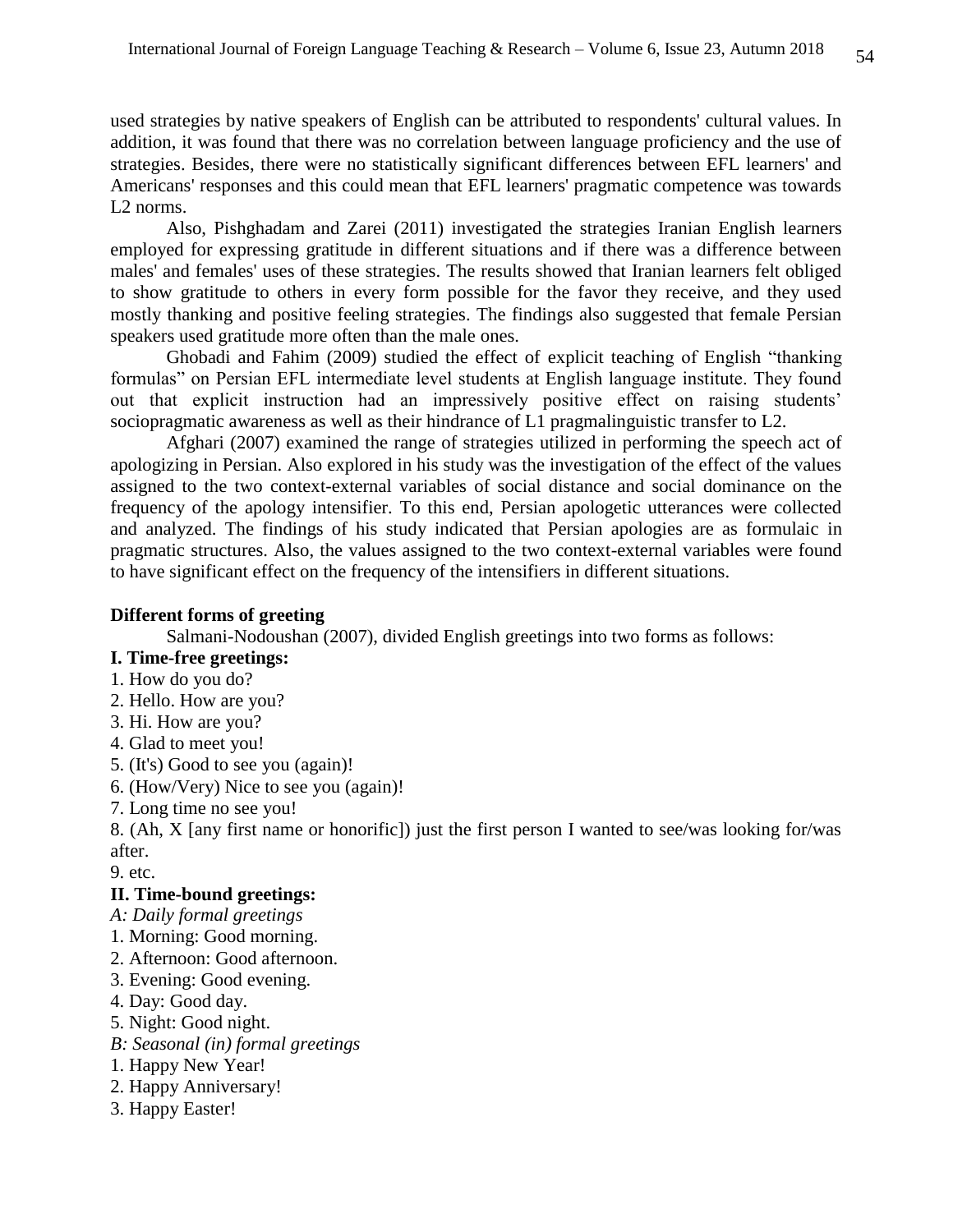- 4. Happy birthday (to you)!
- 5. Many happy returns (of the day)!
- 6. (A) merry Christmas (to you)!
- 7. Many happy returns (of your birthday)!

Following Krivonos and Knapp (1975), Nodoushan (2007) and Jibreen (2010) have classified greetings into verbal and non-verbal forms. The more frequent verbal greetings consist of verbal salute, topic onset and interlocutor nomination. Hand shake, eye contact, head gesture, nods, kisses, and smiles are most routine non-verbal greetings. These non-verbal gestures are the most obvious signals for recognizing the degree of intimacy between interlocutors. Choosing different types of verbal and non-verbal greetings indicate the formal and informal interaction between speaker and addressee (Jibreen, 2010).

Eisenstein and Bodman (1986) have divided greetings into eight forms with their examples, as follows:

1) Greeting on the run: The interlocutors have a close relationship; they visit each other accidently and don't have enough time to talk more. For example: A: how are yadoin? B: hi! Gotta run, I'm late for a bus.

2) Speeding greeting: The interlocutors greet and exchange the information shortly. For example: A: hi, how are things going? B: not bad and you? A: so-so.

3) Chat greeting: It is somehow similar to the previous one but interlocutors have topic for their conversation. For example: A: good morning, Mr. Brown. B: good morning Mr. Naylor. A: did you watch baseball match previous night? B: what exiting! CM won the game.

4) Long greeting: It consists of both greeting and conversation in order to persuade interpersonal connection after a long period of time. For example: A: Katy! B: Sara! (They kiss and huge each other) A: how are you baby girl? B: God! Look at you, you're glowing! A: thank you.

5) Intimate greeting: The interlocutors know each other very well; using emotional words or nonverbal greetings are frequent and sometimes they initiate their conversation without greeting. For example: A (mom): (he kisses and hugs her daughter.) here she is! B (daughter): oh! I missed you mom. A: oh honey! I love you so much. How was your shift? B: oh guess what!

6) Business greeting: The interlocutors don't have social and emotional relationship; they behave respectfully and focused on their business. For example: A: Mr. Ford. B: yes? A: I need your registry list. B: ok.

7) Introductory greeting: The interlocutors meet each other for the first time. The main function of this form is for starting communication. The first phase is usually be comment rather than greeting. For example: A: beautiful day! B: no, not really. A: I suppose so. Too hot for me. Are you enjoying your book?

8) Re-greeting: The interlocutors see themselves repeatedly and often greet each other; this form includes non-verbal gestures or a short words. A: Jack! Feel better? B: ya, thank you.

### **Greeting studies in Iranian EFL context**

Gharaghani, Rasekh and Tohidian (2011) are Iranian researches who did a comprehensive study on politeness strategies in greetings. This study was a contrastive study among native English, native Persian and English as a foreign language learners. Gharaghani et al. (2011) utilized Searle (1969) speech act definition as well as Austin, Brown, and Levinson definition. Searle emphasized on the 'primary' and 'secondary' notions of illocutionary acts of utterances. In other word, they insisted on indirect (primary) and direct (secondary) intentions of an utterance. This assumption focused on covert meaning of speech act that could be elicited from superficial meaning of an utterance. Searle believed that people could be elicited from superficial meaning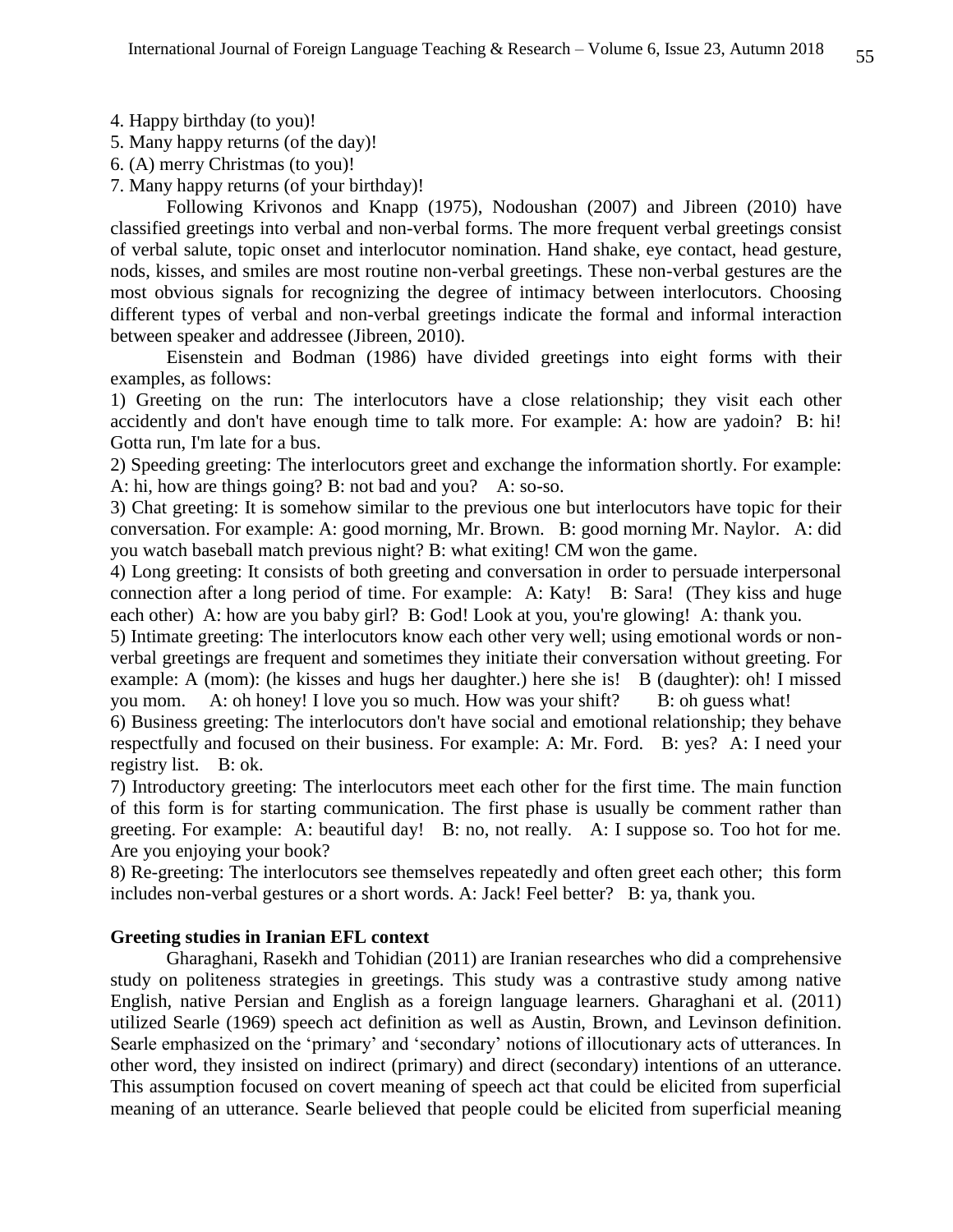of an utterance. Searle believed that people could elicit various illocutions of indirect speech act by using cooperative principles (1969).

Relying upon above theories, Gharaghani et al. referred to empirical studies and focused on greeting perception and production by different language learners in social communication and various cultures. They believed that theoretical studies should be accomplished with empirical studies of speech acts, especially those speech acts that generated by native speakers (2011).Gharaghani et al. considered greetings as the early speech acts, that children learned them quickly in their native language. They indicated the universality of greeting speech act through all cultures has salient function in establishing and enhancing social interactions (2011).

Another study was carried out by Salmani-Nodoushan (2007) which follows a sociopragmatic dimension. He has examined different greeting forms in English and Persian languages and specified the role of social situation on the function and use of language in socio-pragmatic studies. Nodoushan has proposed three different functions for greeting speech act. The first function is referred to speaker's recognition of addressee status. The second function refers to the manner of greeting that revealed different social standings, and the last function determins the indirect meaning of greeting in social interactions. He concludes that greeting supports the consistency of individual relationship and determines the speaker and addressee's recognition of each other (2007).

Afghari and Karimnia (2007) did a contrastive study between English and Persian conversation. They focused on language diversity that was one manifestation of cultural diversity. they pointed to the cultural dependent behavior of greeting. Although greeting functions did not serve strange or odd functions in English and Persian languages, its usage had some nuance diversity. They came up with the findings that good morning, good afternoon and good evening are more frequent time-bounding greetings in English, while good noon and good night do not serve a function of greetings. In Persian, good morning and good evening are utilized but not good noon and good afternoon. In addition, good time is one super ordinate term in Persian greetings.

### **Greeting studies in foreign context**

Hang (2010) focused on English greetings and drew out some differences in terms of syntax, semantic, content and lexis. He emphasized on the importance of illocutionary acts in social intentions. Although the researcher defined greeting notion as the tool for initiating, strengthening and continuing conversation in human communication, he asserted "the basic functions of greetings are also to identify the presences of communicators and to show their concern" (p.2). The diversity of greeting notion also was the considerable factor in his study. He believed that various notions were not the same in different languages (Hang, 2010).

Jibreen (2010) in her theoretical study accounted for difference between American and British greetings according to different cultural customs. She stated that American greeting were full of informal expression; American people usually ignored social ranks. Yet, they had to carry out different social rules in certain official setting. They considered hierarchical order in their conversations and utilized formal greeting when the addressee was in high social rank. She added that while American people were frequently informal and direct in their greetings and also were more artificial in their convivial relationship, British people utilized more formal and indirect greetings and applied different politeness strategies.

Finally, Wei (2010) in his study did a theoretical investigation about function and use of greetings. He explained the pragmatic functions of greetings and claimed that greetings were specific utterances that were produced in certain occasion and they conveyed something more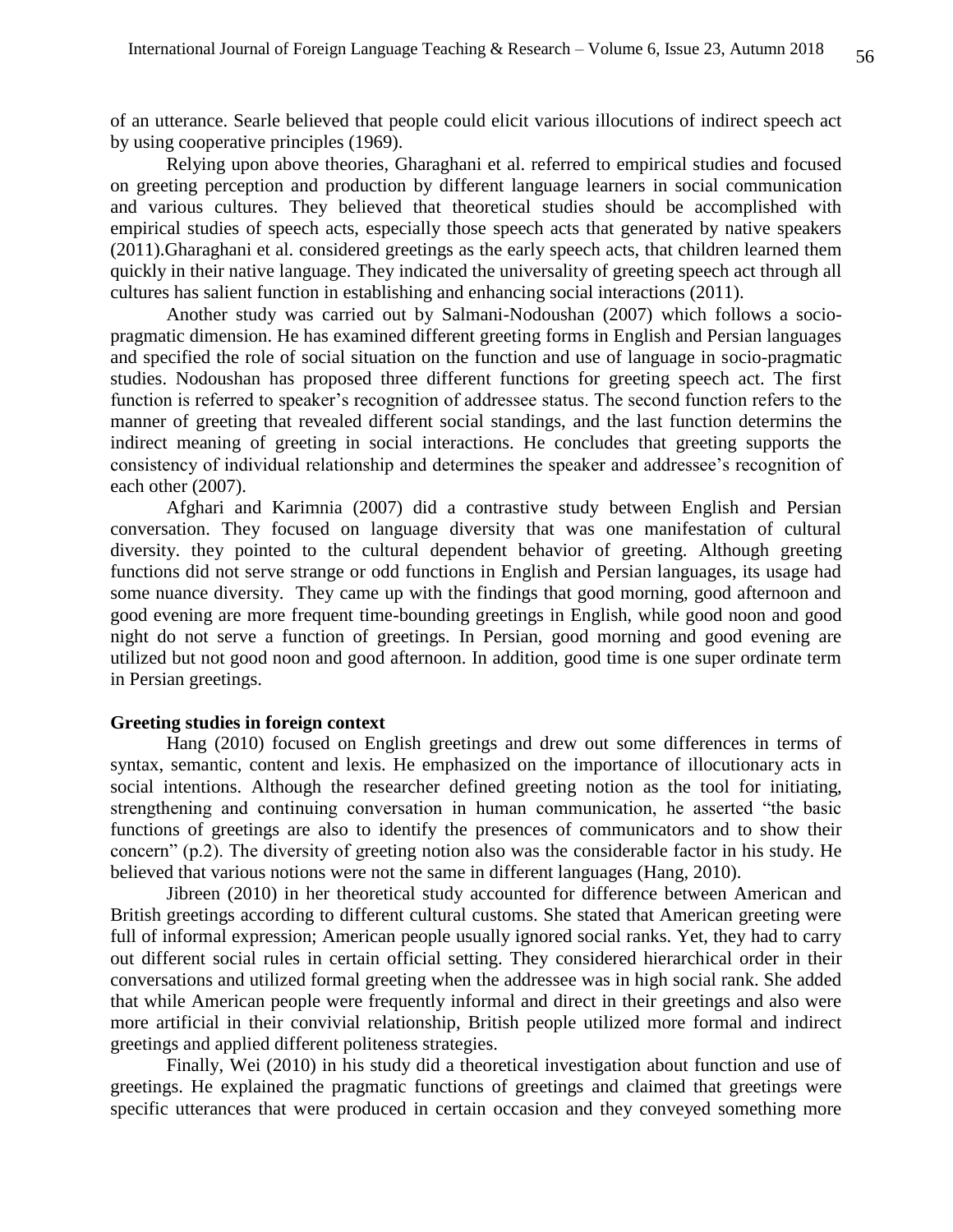than direct messages. He identified greetings as speech acts for attainment of social communicative intentions.

### **Textbook evaluation**

School textbook is one of the most important resources for students' learning in any educational system. In Iran, like many other countries, the school textbooks play important roles in language learning and therefore, deserve detailed analysis.

According to Cunningsworth (1995), four criteria should be considered in textbook evaluation, 1) text should correspond to learner's need, 2) they should reflect the present or future uses learners will make of the language, 3) they should facilitate learners' learning processes, without dramatically imposing a rigid method, and 4) they should have a clear role as a support for learning. But as Ansary and Babayi (2002) believe, no textbook is perfect. Thus, instructors should have the option of evaluating complementary materials according to their own particular requirements in their own specific instruction contexts. Farhady (1995) believes that examination of the existing EFL materials employed in Iranian context deems to be essential to assess their correspondence to the (ideal) model. He believes that most of the EFL textbooks in Iran are some sort of patchwork of cut and paste type. He suggests that in order to prepare a faultless and beneficial EFL course, it is better to count the particular requirements, attitude, and belief of instructors and learners in developing of EFL course book.

### **Research on textbook evaluation**

In the realm of textbook evaluation, different researchers have conducted a vast body of studies in different contexts. Here, some local and international studies are mentioned in brief.

Chadran (cited in Zamani & Rezvani, 2015) studied English teachers in over thirty schools in Malaysia in informal interviews about their feelings, perceptions, values, attitudes and beliefs about the textbooks prescribed to them by the Malaysian Ministry of Education. Results showed that, in general, teachers preferred commercially produced materials available in the market over the prescribed textbooks developed by the Ministry, that they do not engage themselves in producing materials of their own, that they consider textbooks outdated and dull, and that textbooks were not suitably graded in terms of difficulty.

Ansary and Babayi (2002) conducted a research using 10 course book checklists and 10 course book reviews to find out the universal characteristics of ESL/EFL course books with the goal of systematizing course book evaluation. They concluded that both course book content and system of its evaluation and the attitudes and competence of educators are important in utilizing course books in classrooms, and however perfect a textbook is, it is just a simple tool in the hands of teachers. And that what is more important than a textbook is what we, as teachers, can do with it. Also, Jahangard (2007) tried to evaluate four EFL textbooks used in Iranian public high schools and employed a 13-item checklist to investigate the merits and demerits of the textbooks. He came to the conclusion that Book Four had more merits than the three other textbooks and suggested that EFL materials taught in high schools need to be examined more attentively by a group of experts in the field.

Riazi and Mosalanejad (2010) using Bloom's taxonomy, evaluated the types of learning objectives represented in Iranian senior high school and pre-university English textbooks. After doing the data analysis, the researcher concluded that the main objectives of the textbooks were the development of lower-order cognitive skills.

In the area of pragmatics, Soozandehfar and Sahragard (2011) ran a study on language functions and speech acts in Top-Notch series. In this regard, 14 conversations from the entire 14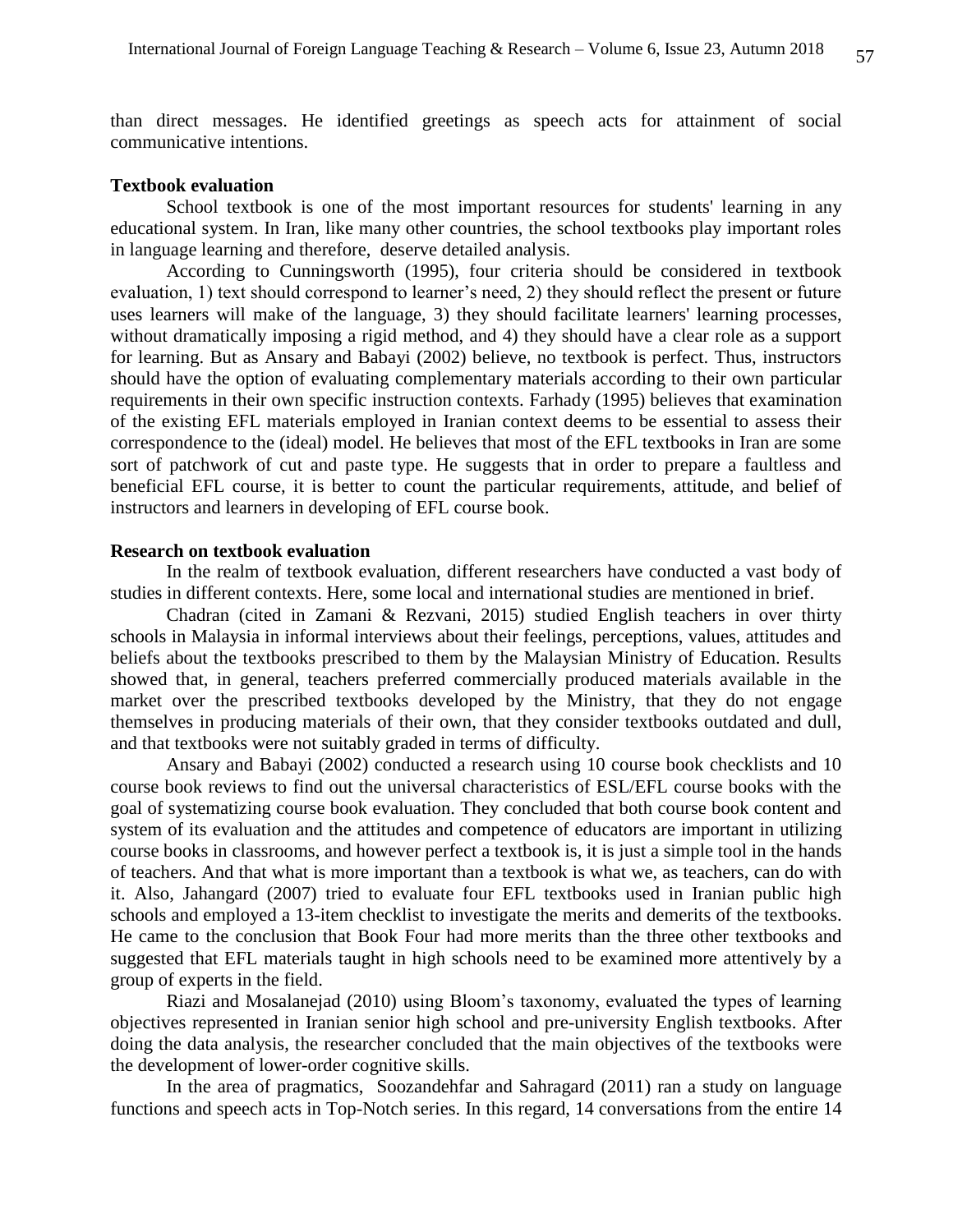units of the books were selected randomly and the two pragmatic models of Halliday's (1978) language functions and Searle's (1976) speech acts were applied. As a result of this evaluation, it was observed that the conversations in these textbooks are not pragmatically efficient and functional. Moreover, in this field, using Searle's (1976) model of speech act for analyzing dialogues, Tavakoli (1995) too did a research to investigate whether different forms of speech acts were correctly employed and how frequently each function was used. He asserted that representative, directive, and expressive functions were mentioned in the textbooks, while commissives and declarations were not introduced at all.

Sahragard, Rahimi, and Zaremoayeddi (2009) conducted an in-depth evaluation of Interchange series with a focus on the real application of communicative and task-based approaches applied in the materials of the text book. The result suggested that the communicative skills were emphasized in the textbook. In contrast, the textbook had the limitations in providing opportunities for the learners and the teachers in order to decide on the content of the tasks. Also, Riasati and Zare (2010) attempted to evaluate the overall pedagogical value and suitability of the Interchange series from the Iranian EFL teachers' perspectives. The findings demonstrated that most teachers agreed on the effectiveness and suitability of the series. Despite these merits, some shortcomings were mentioned for this series, i.e., lack of supplementary teaching materials, too many testing exercises, and inadequate number of Teacher's Manual.

According to what Rahimi and Nabilou (2009) indicated, studies concerning materials evaluation in Iranian context have probed into the inefficiency of English textbooks from the instructors' point of view. They have mentioned the problems with these books such as, inappropriate teaching content, high load of information, discrepancy between the content and learning objective, ignorance of students' cognitive development, lack of entertaining materials, incomplete explanation for vocabulary, lack of authentic materials, ignoring communicating language teaching, ignorance of oral skills, and lack of scientific approaches to teaching pronunciation.

Iraji (2007) conducted a research and made a careful analysis on New Interchange series based on the principles of communicative and task-based approach to investigate to what extent the principles of communicative language teaching (CLT) and task-based language teaching (TBLT) approaches have been regarded. In this regard, she employs Ellis's model (2003). Iraji (2007) criticizes New Interchange because the series do not follow the principles of communicative and task-based approaches as the author claimed. It has no frequency of metapragmatic information.

Finally, Gordani (2010) explored different types of learning objectives inherent in Iranian junior high school English textbooks from the viewpoint of Bloom's taxonomy. The primary data in this study were the English textbooks taught in Iranian junior high schools at the present time. The study used Bloom's taxonomy of educational objectives (1956) in analyzing the material found in Iranian junior high school English textbooks. The results showed that all of the items were concentrated in the first three levels of Bloom's taxonomy which are referred to as the lower levels of cognitive skills. In addition, a significant difference was found between the textbooks in their inclusion of different levels of cognitive skills.

# **Methodology**

### **Materials**

For the purposes of this study, *Four Corners series* written by Richards, used in Asian countries for teaching English as second/foreign language, and *Prospect series* (I, II, III) compiled by Iranian teachers were selected. Each book in the *Four Corners series* consists of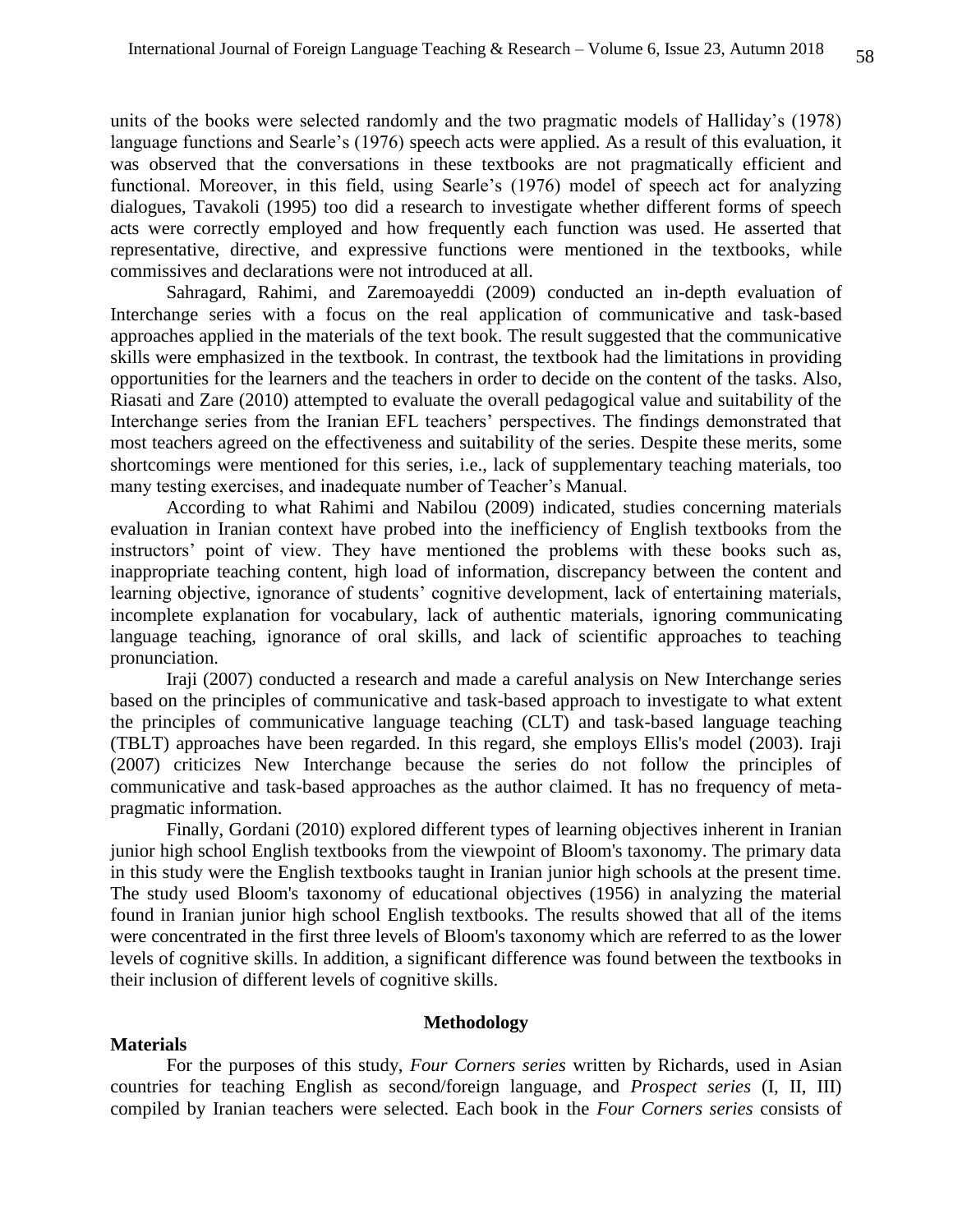twelve units. Each unit consists of a conversation and a speaking section, along with a perspective grammar structure and the related exercises, listening comprehension tasks and pronunciation, reading and writing activities.

*Prospect series* (I, II, III) consist of eight, seven and six lessons respectively. *Prospect* I begins with a welcome and presents some words, letters, numbers, colors and writing activities for preparing students. In *Prospect* I, the lessons begin with a conversation and some exercises related to it for speaking, then listening comprehension and reading exercises, then speaking and writing practice in the form of group work and at the end of each lesson there are pair work for conversation. After two lessons there are reviews for the reinforcing of the materials of that lesson. Finally, at the end of the book there are photo dictionaries for each lesson. In *Prospect* II, the lessons begin similar to those in *Prospect* I, followed by spelling and pronunciation exercises, these in turn are followed by listening and writing exercises, then reading, speaking and the writing tasks. At the end of each lesson there is role play with group work. Similar to *Prospect* I, there are reviews and a photo dictionary. In *Prospect* III, the lessons begin with some exercises for speaking, then language melody exercise for listening and practice intonations, followed by grammar with related exercises, after which come listening, reading, and writing exercises. At the end of each lesson there is a role play. Similar to *Prospect* I and II there are reviews and a photo dictionary in *Prospect* III.

### **Model of the study**

The model employed in this study was a modified version of Searle's (1969) 'greeting speech act' classification introduced by Hang (2010). Hang divides greeting speech acts into the following five categories:

1) Greetings by using questions

Using questions is a common way Vietnamese people show their concerns in the different level which is up to intimacy between parties. For example: A: what are you doing? B: I'm reading magazine.

#### 2) Greetings by using exclamations

Accompanying with happiness or surprise, such greetings in the form of exclamations usually occur when an addressee turns up. For example: A: wow! My God! B: oh, it's you?

### 3) Greetings by using compliments

It occurs when an addressee has good news such as a promotion and a speaker knows it. Usually they have a close relationship with each other. For example: A: drinking? B: scotch and water.

#### 4) Greetings by using offers

The hospitality is the important function of this form. For example: A: you look wonderful! B: oh. Thanks.

#### 5) Greetings by using comments or compliments

The comment is used to topic initiating; the interlocutor's relationship is based on politeness behavior, the compliment supports the relationship maintaining. For example: A: you go to be the flower man. B: that's right. Jack Byrnes, Pam's father.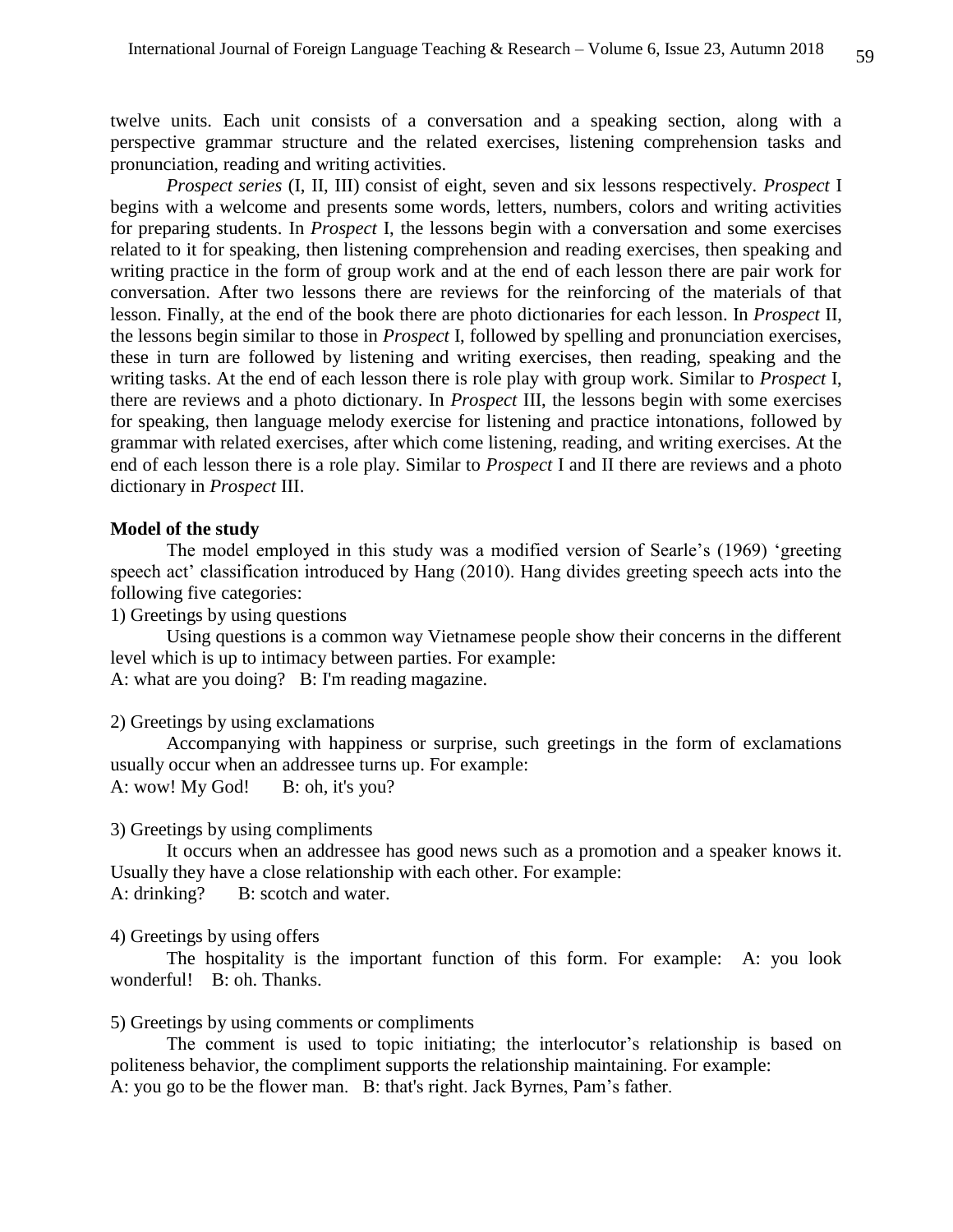#### **Procedures**

First, speech acts of greeting in the conversational section of the *Four Corners* series and speech acts of greeting in the language function section of each lesson of junior high school English textbooks (I, II, III) were collected. Since this study was a quantitative/qualitative study, the data were collected according to categories proposed by the model of the study and then, they were analyzed quantitatively.

To analyze the collected data, Statistical Package for Social Science (SPSS, 20) was used. To answer the first and second research questions, frequencies and percentages of greeting acts were calculated in the language function parts of junior high school textbooks and conversation parts of each unit of *Four Corners* series based on the model of the study. To answer the third research question, chi- square was run to compare the results of the quantitative data.

#### **Results**

As mentioned above, the model based on which the data were collected categorized was Hang's (2010) classification of speech acts. Thus, instances of speech act of greeting were counted according to the five categories introduced in the model. This was done for each of the series separately. In other words, greetings lying in each category of the classification were first counted for *Prospect series* (I, II, III) to address the first research question and then, the same was done for *Four Corners series* to answer the second the research question. The obtained results are presented below.

# **Presentation of greeting speech act in** *Prospect series*

After a review of the data related to greeting speech act in *Prospect series,* it was seen that in the 21 units of the series, there were 21 conversations. All the units started with a conversation and all the conversations started with one form of greeting. Moreover, sometimes there were more than one type of greeting in a single conversation and so, the total number of greetings was 34 in this series. Table 1 below shows the distribution of these greetings according to Hang's classification.

| of<br>Forms<br>greeting | Greeting<br>by<br>using<br>questions | Greeting<br>by<br>using<br>exclamations | Greeting<br>by<br>using<br>compliments | Greeting<br>by using<br>offers | Greeting<br>by<br>using<br>comments<br><sub>or</sub><br>compliments | Total           |
|-------------------------|--------------------------------------|-----------------------------------------|----------------------------------------|--------------------------------|---------------------------------------------------------------------|-----------------|
| Frequency               | 23<br>$(67.6\%)$                     | $(5.8\%)$                               | 4<br>(11.7%)                           | 3<br>$(8.8\%)$                 | $(5.8\%)$                                                           | 34<br>$(100\%)$ |

**Table 1.** *Frequency and Percentages of Greeting Forms in Prospect Series Based on Hang's Model*

As can be seen in Table 1, 67.6 % of all the greetings contained *questioning*. After greeting by using question, there were 4 instances (11.7%) of greeting by using *compliment*. Next, there was greeting by *offer* with frequency of 3 (8.8%) and finally, there were greeting by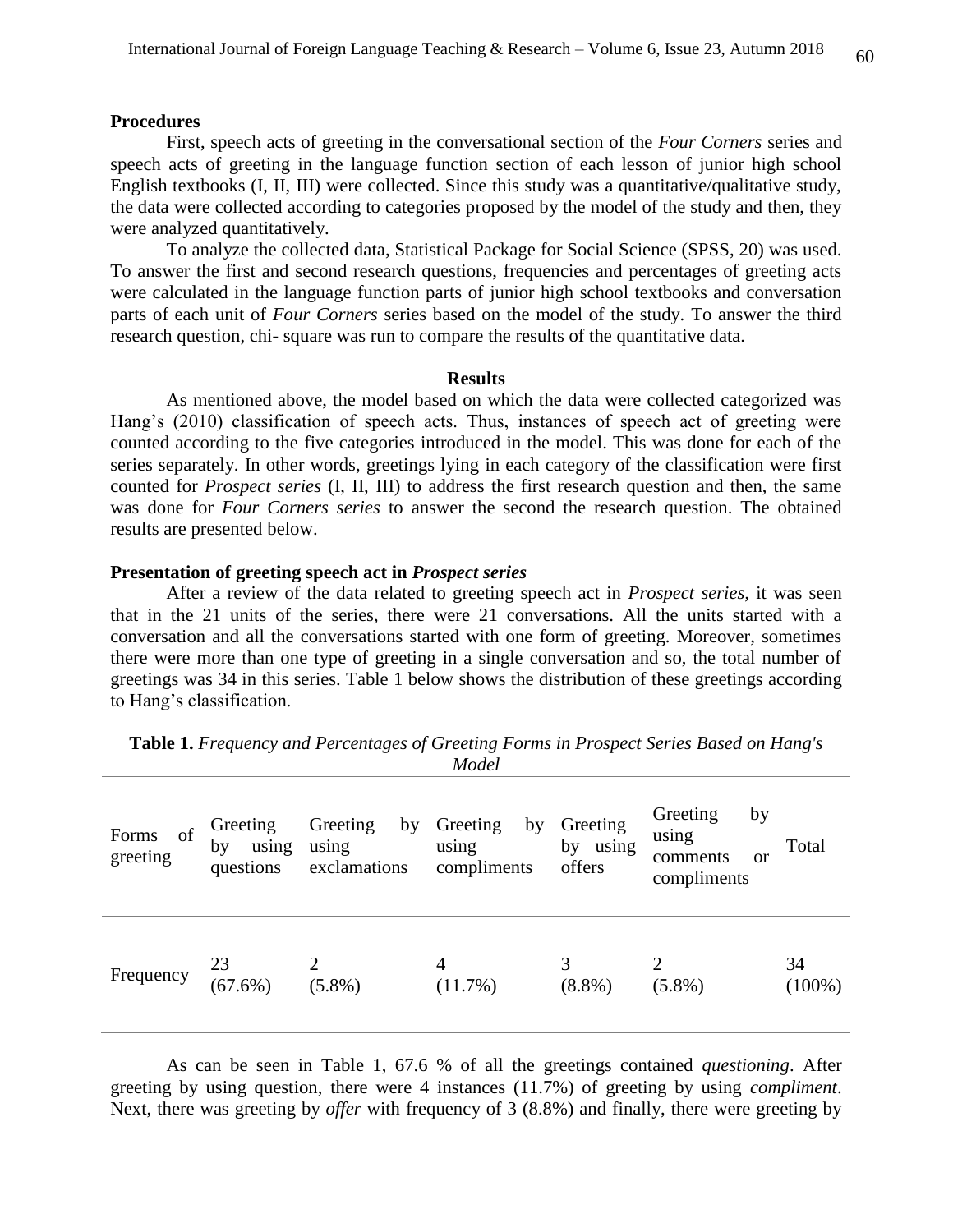*exclamation* and greeting by *comments and compliments* with frequencies of 2 (5.8%). Greeting by using questions was far more frequent than other forms of greeting.

### **Presentation of greeting speech act in** *Four Corners series*

The frequency and percentages of greeting speech act was then calculated in *Four Corners series*. The results showed that in the 36 units of this series, there were 58 forms of greeting. Moreover, unlike the *Prospect series*, greetings could be seen in other sections and subsections of the units rather than in conversations. Table 2 below shows the distribution of these greetings in terms of form.

**Table 2.** *Frequency and Percentage of Greeting Forms in Four Corners Series Based on Hang's Model*

| of<br>Forms<br>greeting | Greeting<br>by<br>using<br>questions | Greeting<br>by<br>using<br>exclamations | Greeting<br>by<br>using<br>compliments | Greeting<br>by<br>using<br>offers | Greeting<br>by<br>using<br>comments<br>or<br>compliments | Total           |
|-------------------------|--------------------------------------|-----------------------------------------|----------------------------------------|-----------------------------------|----------------------------------------------------------|-----------------|
| Frequency               | 33<br>$(56.8\%)$                     | 10<br>$(17.2\%)$                        | $(8.6\%)$                              | (12%)                             | $(5.1\%)$                                                | 58<br>$(100\%)$ |

According to Table 2, 56.8 % of the greetings used in this series were used through *questions* and 17.2% through using *exclamation*. Also, there were greetings used through *offer*  with frequency of 7 (12%). Finally, there were greetings through *compliments* and greetings through *comments and compliments* with frequencies of 5 (8.6%) and 3 (5.1%), respectively. Similar to *Prospect series*, greetings used through *questions* were the most frequent forms of greeting.

### **Difference between presentations of greeting forms in both series**

Chi-square was run on the data obtained from both series for each category of the model. This was done to find if there were significant differences between presentations of greeting forms of speech act in the two series. The results can be seen in Table 3 below:

| <b>Table 3. Results of Chi-Square</b> |                                          |                                         |                                        |                                   |                                                    |
|---------------------------------------|------------------------------------------|-----------------------------------------|----------------------------------------|-----------------------------------|----------------------------------------------------|
| Forms of<br>greeting                  | <b>Greeting by</b><br>using<br>questions | Greeting<br>by<br>using<br>exclamations | Greeting<br>by<br>using<br>compliments | Greeting<br>using<br>by<br>offers | Greeting<br>by<br>using comments<br>or compliments |
| Prospect<br>series                    | 67.6%                                    | 5.8%                                    | 11.7%                                  | 8.8%                              | 5.8%                                               |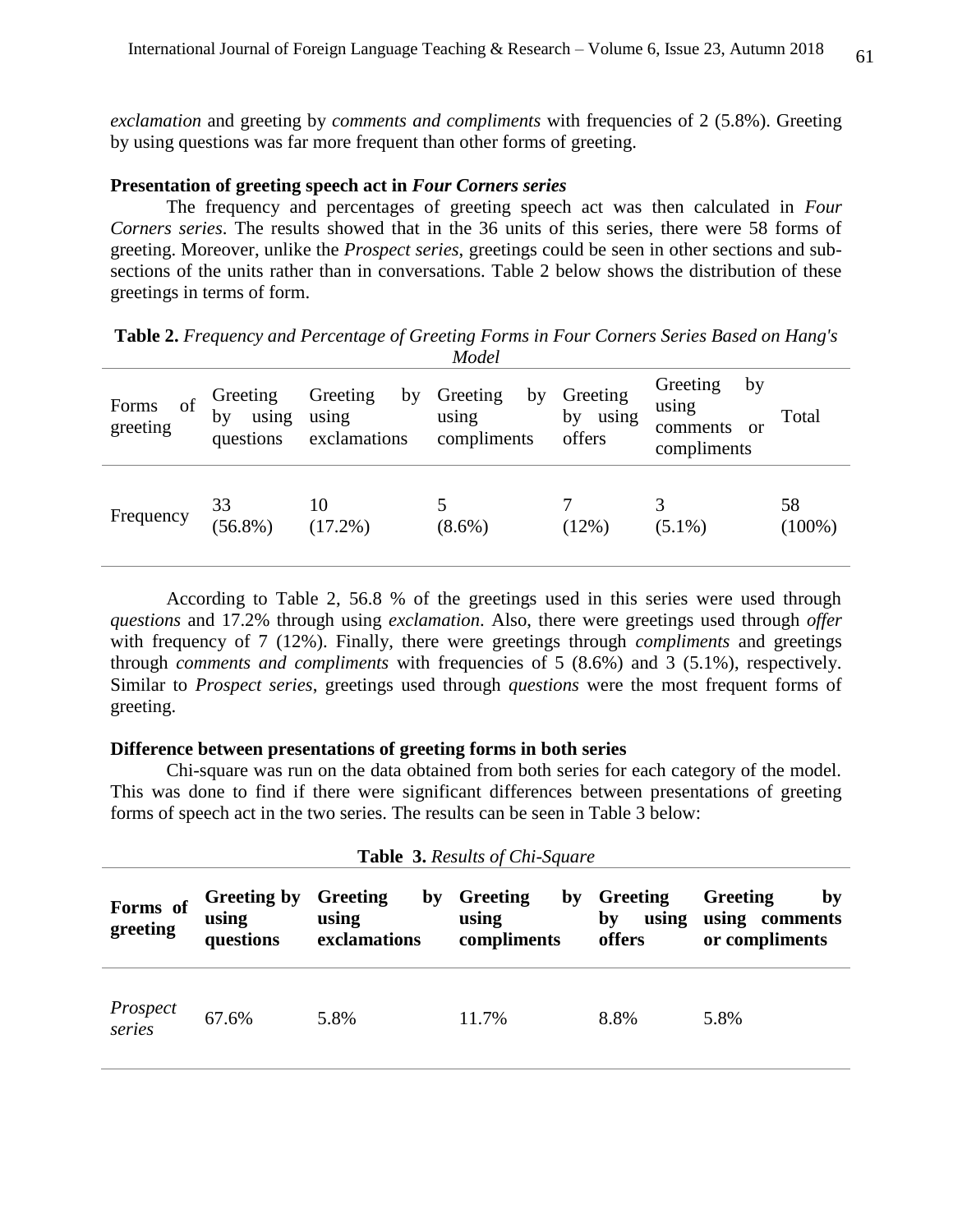| Four<br>Corner<br>series | 56.8% | 17.2% | 8.6%  | 12%   | 5.1%  |
|--------------------------|-------|-------|-------|-------|-------|
| Asymp.<br>Sig.           | 0.808 | 0.204 | 0.741 | 0.821 | 0.982 |
| $X^2$                    | .059  | .065  | .075  | .066  | .089  |

Table 4.3 indicates that the difference is not statistically significant for any of the categories. This means that regarding the classifications under study, both series have almost similar accounts of greeting speech acts. In other words, none of the series enjoy a higher occurrence of one form of greeting speech act than the other. This is shown in the Asymp. Sig. values of table 3 below. As it is evident, all the values related to categories of the model were higher than  $0.05 (0.808 > 0.05, 0.204 > 0.05, 0.741 > 0.05, 0.721 > 0.05,$  and  $.0982 > 0.05$ )

#### **Discussion**

Discussion of the obtained results is presented here based on the order of research questions. In addition, the findings for each research question are compared with those obtained in previous studies investigating different speech acts across different languages or textbooks.

#### **Addressing the first and second research questions**

As the results indicate, majority of greetings started using a question in both *Prospect* and *Four Corners series*. This means that these series did not enjoy a fair and equal distribution of the speech act of greeting. In fact, they prepare their readers to use greeting forms using questions. This finding is in agreement with that of Nourdad and Roshani Khiabani s (2015) investigation which revealed that the conversations in the newly published *Prospect series* (1&2) have a number of significant shortcomings such as the lack of *declaration* speech act. It also revealed that conversations in these two textbooks must include all types of speech acts which were all used in the real-life communications.

Findings of Shams (2015) also lent support to the findings obtained in this study. After carrying out an investigation on *Prospect series* based on Searle's (1967) model, she came to the conclusion that the most frequent speech acts were those of *'representative',* while no '*declarative*' speech acts were observed. She also found that '*imparting'* and '*seeking factual information*' accounted for 54.28 percent of language functions and only 0.71 percent referred to '*structuring discourse'* ones. The results indicated that these pragmatic factors were distributed unequally throughout the conversation section.

Similarly, Moradi, Karbalaei, and Afraz (2013) support the findings of the present study. They compared the language functions in two *New Interchange* series and Iranian High School series and concluded that there were a variety of language functions used in the New Interchange series while in the high school English textbooks they were presented unequally and some of them recurred throughout the books which followed no specific pattern. Similar findings were also obtained by Pishghadam and Zarei (2011), showing that Iranian learners felt obliged to show gratitude to others in every form possible for the favor they receive, and they used mostly thanking and positive feeling strategies.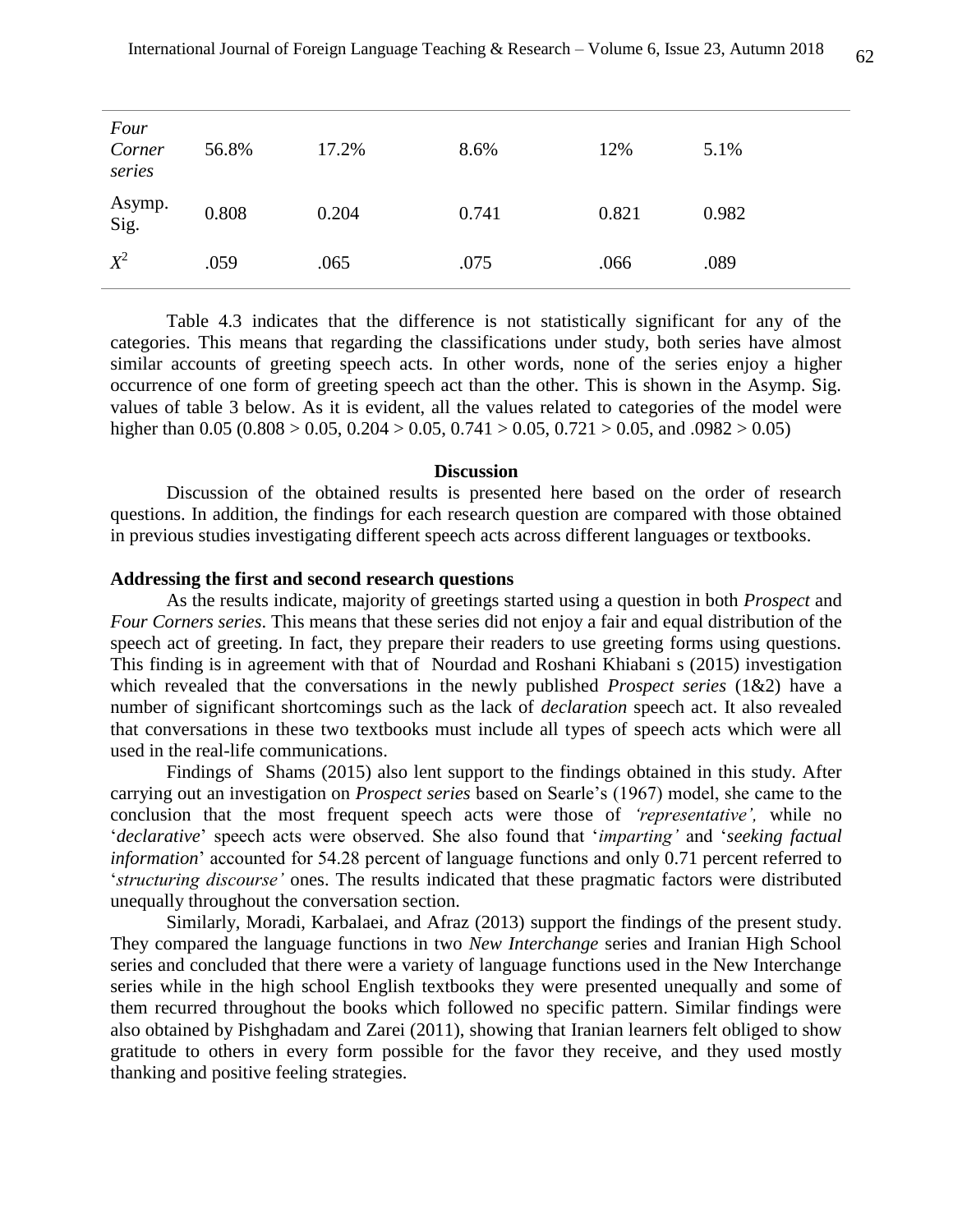Finally, although in the literature related to textbook evaluation in terms of greeting speech act, some studies have investigated greeting speech act in *Prospect series*, to the researchers' knowledge, no study has been so far carried out on *Four Corners series*. Nevertheless, greetings by using questions were also far more frequent than other forms of greetings in Hang's (2010) classification of greeting speech act.

### **Addressing the third research question**

With regard to this question, it was revealed that there was no significant difference between both series in terms of five categories of the greeting forms introduced in the model. This means that as far as the model employed by the present study was concerned, both series enjoyed an equal distribution of greeting speech act. This finding lends support to findings of Tavakoli (1995) who studied the language functions in the dialogues inserted in the English textbooks of Iranian senior high schools, from a textbook evaluation viewpoint. The findings of his study indicated that out of five different kinds of language functions, only three of them, i.e. *representative with high frequency*, *directive*, and *expressive* were used in the texts. However, *commissive* and *declaration* functions have been ignored. In addition, findings obtained by Farnia and Suleiman (2009), which examined the speech act of *expressing gratitude* among Iranian EFL learners, are in line with those of the present study. The present study was concerned with two textbooks, while their study was carried out to investigate Iranian and American learners' difference in using one speech act. Their results revealed that there was no correlation between language proficiency and the use of strategies. Besides, there were no statistically significant differences between EFL learners' and Americans' responses and this could mean that EFL learners' pragmatic competence was towards L2 norms.

In a Korean context too, findings similar to the findings of the present were obtained by Han (1992) who found that in Korean English as a Second Language (ESL) learners responded to the compliments with "thank you" because they learned from Korean ELT material that this was the only correct way to respond to a compliment. Like the presented study, a more equal distribution of forms of a compliment was required for her participants.

Iraji (2007) conducted a research on *New Interchange* series based on the principles of communicative and task-based approach to investigate to what extent the principles of CLT and TBLT approaches have been taken into consideration. The study indicated that the series do not follow the principles of communicative and task-based approaches as the author claimed and it had no frequency of meta-pragmatic information. In the same manner, Razmjoo (2007) investigated the extent to which the Iranian high school and private institute textbooks represented the CLT principles. This study revealed that while high school textbooks are not conducive to CLT implementation, private institute textbooks represent the CLT principles to a great extent. Furthermore, in a study on *Top Notch* series, Soozandehfar and Sahragard (2011) analyzed the conversation sections of *Top Notch* (Fundamental) textbooks from the pragmatic dimension of language functions and speech acts. They showed that the conversations in these newly-arrived textbooks were not pragmatically efficacious and functional.Koosha and Dastjerdi (2012) also investigated the use of request forms presented in Richard's *Interchange Series*, Books I, II, and III, widely used in Iranian foreign language teaching Institutes. The results of the study indicated that the series failed to include materials which are needed for meaningful and face-saving communication when resort to different kinds of requests were required

Finally, Ahmadi and Derakhshan (2015) findings revealed that *Prospect 1* followed a communicative language teaching approach and fulfilled students' needs. Conversely, they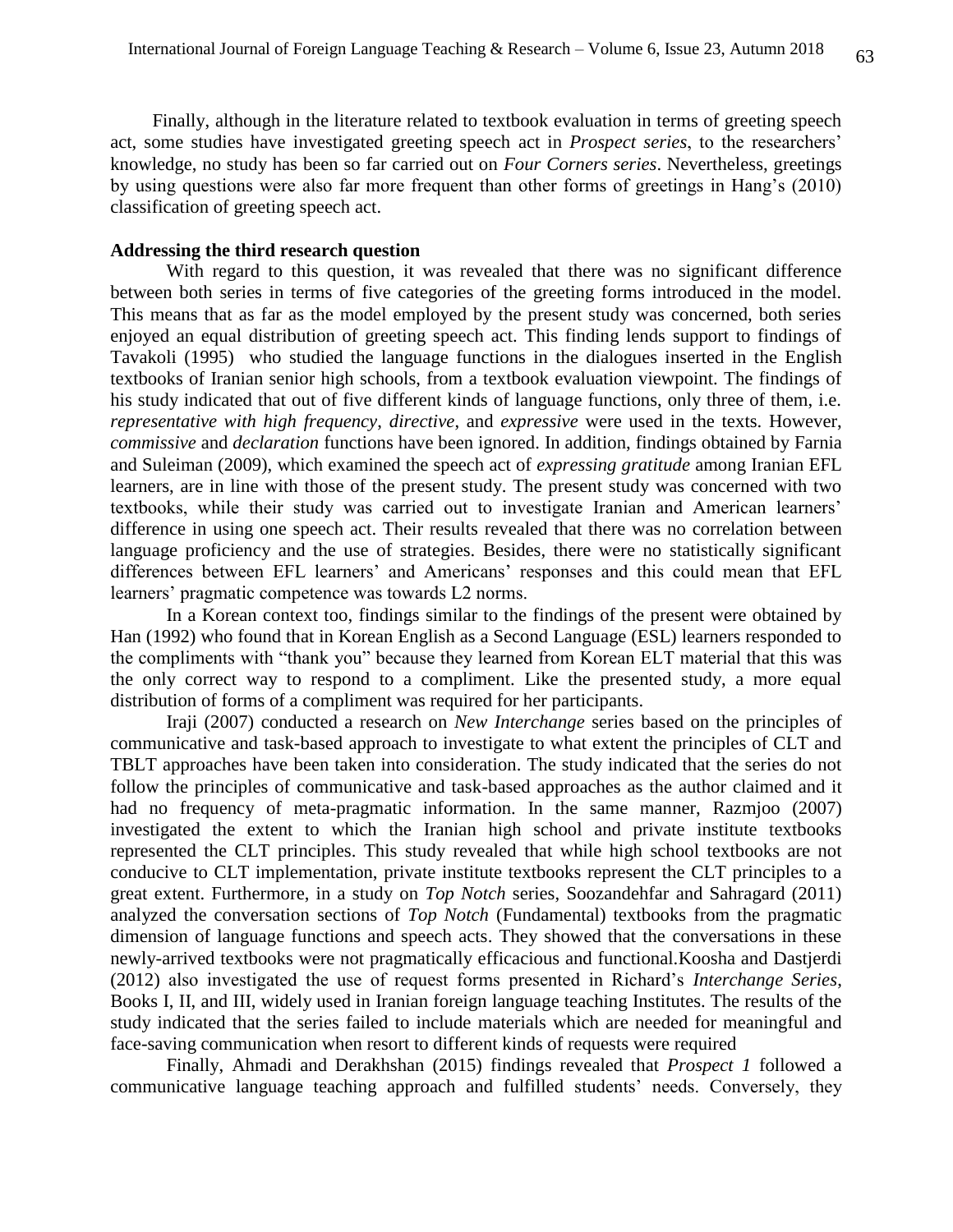claimed that the old version of textbooks used in Iranian junior high schools did not follow communicative language teaching approach because speaking and listening skills were neglected.

#### **Conclusion**

General findings of the present study were two-fold. Thus, the first conclusion is that neither of the Iranian junior high school textbooks, i.e. *Prospect series* and *Four Corners series* pay attention to an equal distribution of greeting speech acts. This gain more importance when we see that these series are currently growing in extreme popularity in Iran. In addition, *Four Corners series* are very well-liked in Asian countries.

The second conclusion is that no specific difference exists between the series in terms of aspects and forms of greeting. The reason is quite manifest, i.e. both series neglect the four forms of greeting proposed in Hang's (2010) classification of greeting speech act.

These findings of this study and the conclusions thereof enclose implications for Iranian junior high school teachers as well as Asian EFL teachers who teach *Four Corners series* in the sense that they can gain more insight about the series they are teaching. In this sense, to mitigate against the drawbacks, they can include greetings of other forms than '*greeting by using questions'* in their classroom discourse and steer their students toward using and learning them. They can also make them aware of not using only '*greeting by using questions*' form in their talk. In addition, experts in the field of textbook designing can make use of the present findings to include a more diverse range of speech acts in their products to help out Iranian EFL learners who have very little contact with Western countries. They should actually incorporate more authentic and realistic forms of speech act when designing textbooks, since English Language is more easily learnt if it is presented to EFL learners by real-life and equally-distributed instances of speech act forms.

A final word here is to advise Iranian teachers of junior high schools to analyze the *series* so as to form a general idea about other speech acts absent in them. In fact, based on the findings of this study, EFL teachers and educators can choose the *series* with more caution so as to render better output in the classrooms where the *series* are taught, and to train more communicatively and pragmatically competent students.

### **References & related sources**

Afghari, A. (2007). A sociopragmatic study of apology speech act realization patterns in Persian. *Speech Communication*, *49*(3), 177–185.

Afghari, A., & Karimnia, A. (2007). A contrastive study of four cultural differences in everyday conversation between English and Persian. *Intercultural Communication Studies*, *16*(1), 243–250.

Ahmadi, A., & Derakhshan, A. (2015). An Evaluation of the Iranian Junior High School English Textbooks. *International Journal of English Language and Literature Studies*, *4*(1), 37– 48.

Ansary H, Babayi E (2002). Universal Characteristics of EFL/ESL Textbooks: A Step Towards Systematic Textbook Evaluation, The Internet TESL J., 8/2.

Arnold, W., & Rixon, S. (2008). Materials for teaching English to young learners. *English Language Learning Materials*, 38–58.

Austin, J. L. (1962). How to do things with words. Clarendon Press, Oxford.

Bateman, J. A., & Rondhuis, K. J. (1997). Coherence relations: Towards a general specification. *Discourse Processes, 24*(1), 3-49.

Bouton, L. F. (1996). *Pragmatics and Language Learning.*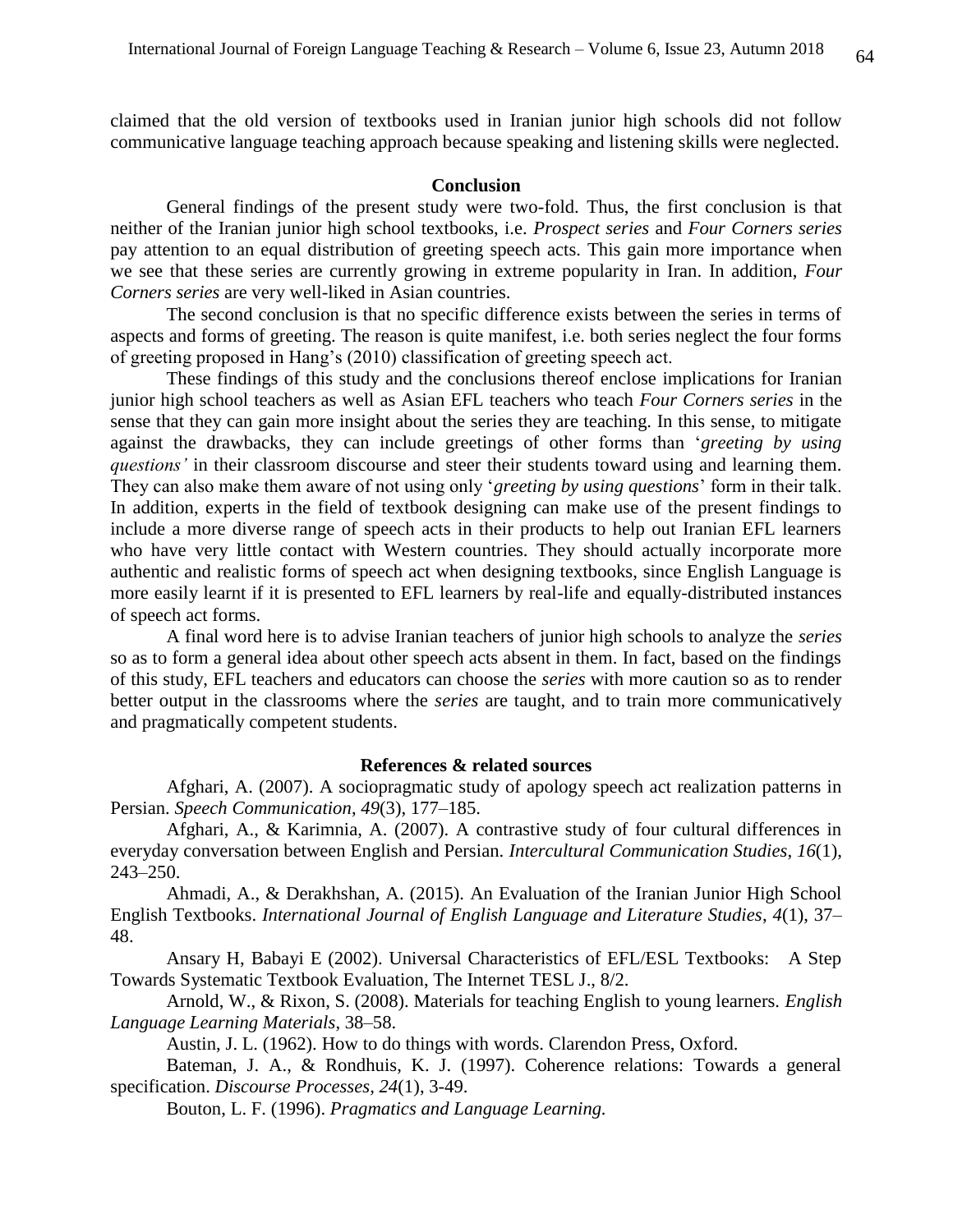Boxer, D., & Pickering, L. (1995). Problems in the presentation of speech acts in ELT materials: The case of complaints. *ELT Journal*, *49*(1), 44–58.

Brown, P., & Levinson, S. C. (1987). *Politeness: Some universals in language usage*.

Chadran, R. (2001). Intercultural Property: Copyrights in Syberspace: A Singapore perspective. *Journal of Business Law.*

Cohen, A. D. (1996). Investigating the production of speech act sets. In *Speech acts across cultures: Challenges to communication in a second language* (pp. 21–44). Mouton de Gruyter.

Cohen, A. D., & Olshtain, E. (1981). Developing a measure of sociocultural competence: the case of apology1. *Language Learning*, *31*(1), 113–134.

Cunningsworth, A. (1995). *Choosing your coursebook*. Heinemann Oxford.

Cutting, J. (2002). *Pragmatics and Discourse. A Course book for Students. London and New York*. Routledge.

Dudley-Evans, T., & St John, M. J. (1998). *Developments in English for specific purposes: A multi-disciplinary approach*. Cambridge university press.

Edelenbos, P., & Kubanek, A. (2009). Early foreign language learning: Published research, good practice and main principles. *The Age Factor and Early Language Learning*, *40*, 39.

Eisenstein, M., & Bodman, J. (1986). "I very appreciate": Expressions of gratitude by native and nonnative speakers of American English. *Applied Linguistics*, *7*(2), 167–185.

Ellis, R. (1997). *SLA Research and Language Teaching.*

Enever, J., Moon, J., & Raman, U. (2009). Young learner English language policy and implementation: International perspectives.

Farhady, H. (1995). *Research methods in applied linguistics*. Payame Noor University.

Farnia, M., & Suleiman, R. (2009). An interlanguage pragmatic study of expressions of gratitude by Iranian EFL learners–A pilot study. *Malaysian Journal Of ELT Research*, *5*, 108– 140.

Farnia, M., & Suleiman, R. (2009). An interlanguage pragmatic study of expressions of gratitude by Iranian EFL learners–A pilot study. *Malaysian Journal Of ELT Research*, *5*, 108– 140.

Feng, A., & Byram, M. (2002). Authenticity in College English textbooks-An intercultural perspective. *RELC Journal*, *33*(2), 58–84.

Garinger, D. (2001). Textbook evaluation. *TEFL Web Journal*, *1*(1).

Gharaghani, Z., Rasekh, A. E., & Tohidian, I. (2011). A cross-cultural investigation of the effect of situational context on politeness strategies in greetings of native speakers of English and EFL learners.

Ghobadi, A., & Fahim, M. (2009). The effect of explicit teaching of English "thanking formulas" on Iranian EFL intermediate level students at English language institutes. *System*, *37*(3), 526–537.

Ghosn, I. K. (2002). Four good reasons to use literature in primary school ELT. *ELT Journal*, *56*(2), 172–179.

Goffman, E. (1967). On face-work. *Interaction Ritual*, 5–45.

Goffman, E. (1971). *Relations in Public*. New York: Basic Books.

Gordani, Y. (2010). An analysis of English textbooks used at Iranian guidance schools in terms of Bloom's taxonomy. *The Journal of Asia TEFL*, *7*(2), 249–278.

Grice, H. P. (1975). Logic and conversation'in p. cole and j. morgan (eds.) syntax and semantics volume 3: Speech acts. Academic Press, New York.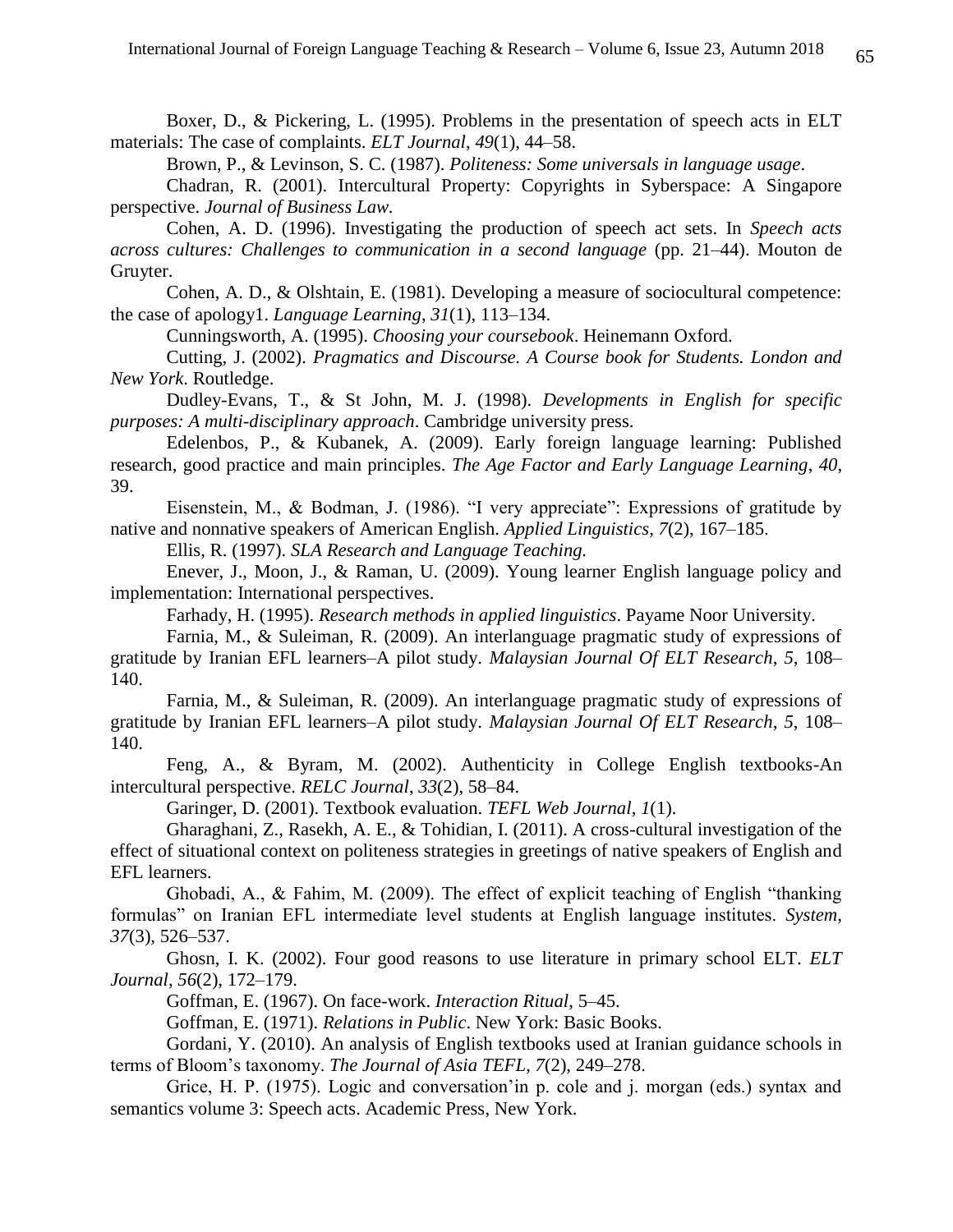Hamiloğlu, K., & Karlıova, H. (2009). A content analysis on the vocabulary presentation in EFL course books. *Ozean Journal of Social Science*, *2*(1).

Han, C. (1992). A Comparative Study of Compliment Responses: Korean Females in Korean Interactions and in English Interactions. *Working Papers in Educational Linguistics*, *8*(2), 17–31.

Hang, B. (2010). Contrastive analysis: English and Vietnamese greetings. Minhungoc Journal, 3(2), 1-23. Retrieved November 5, 2013, from [http://nguvan.hn](http://nguvan.h/)ue.edu.vn/Nghie ncuukho ahoc / Ngonngu/tabid

Harwood, N. (2010). *English language teaching materials*. Ernst Klett Sprachen.

Hazaymeh, O. M.-A. A. (2012). Greeting Patterns in Jordanian Arabic. *Language in India*, *12*(11), 419–427.

Hughes, T. J. R. (2012). *The finite element method: linear static and dynamic finite element analysis*. Courier Corporation.

Hutchinson, T., & Torres, E. (1994). The textbook as agent of change. *ELT Journal*, *48*(4), 315–328.

Hutchinson, T., & Waters, A. (1987). *English for specific purposes*. Cambridge University Press.

Iraji, A. (2007). *Pragmatic features of New Interchange: How communicative and taskbased it is*. Shiraz University, Iran.

Jahangard, A. (2007). The evaluation of the EFL materials taught at Iranian public high schools. Karen's Linguistics Issues.

Jibreen, M. K. (2010). The speech act of greeting: A theoretical reading. *Journal of Kerbala University*, *8*(1), 1–25.

Johnson, G., Scholes, K., & Whittington, R. (2008). *Exploring corporate strategy: Text and cases*. Pearson Education.

Koosha, B., & Dastjerdi, H. V. (2012). Investigating pragmatic competence: The case of requests in interchange series. *Asian Social Science*, *8*(1), 54–61.

Krivonos, P. D., & Knapp, M. L. (1975). Initiating communication: What do you say when you say hello? *Communication Studies*, *26*(2), 115–125.

Lee, R. N. F., & Bathmaker, A.-M. (2007). The Use of English Textbooks for Teaching English to'Vocational'Students in Singapore Secondary Schools A Survey of Teachers' Beliefs. *RELC Journal*, *38*(3), 350–374.

Leech, G. N. (1983). *Principles of pragmatics*. London: Longman.

Mayo, M. del P. G., & Lecumberri, M. L. G. (2003). *Age and the acquisition of English as a foreign language* (Vol. 4). Multilingual Matters.

McCarthy, M. (1991). *Discourse analysis for language teachers*. Cambridge University Press.

McGrath, I. (2002). *Materials evaluation and design for language teaching*. Edinburgh University Press.

Miller-Sadker, D., & Zittleman, K. R. (2007). Teachers, schools and society: A brief introduction to education.

Moradi, A., Karbalaei, A., & Afraz, S. (2013). A Textbook Evaluation of Speech Acts and Language Functions in High School English Textbooks (I, II AndIII) and Interchange Series, Books I, II, And III. *European Online Journal of Natural and Social Sciences*, *2*(2s), 323–335.

Nikolov, M. (2009). 1. The age factor in context. In *The age factor and early language learning* (Vol. 40, pp. 1–37). Walter de Gruyter.

Nikolov, M., & Djigunović, J. M. (2006). 11. Recent Research on Age, Second Language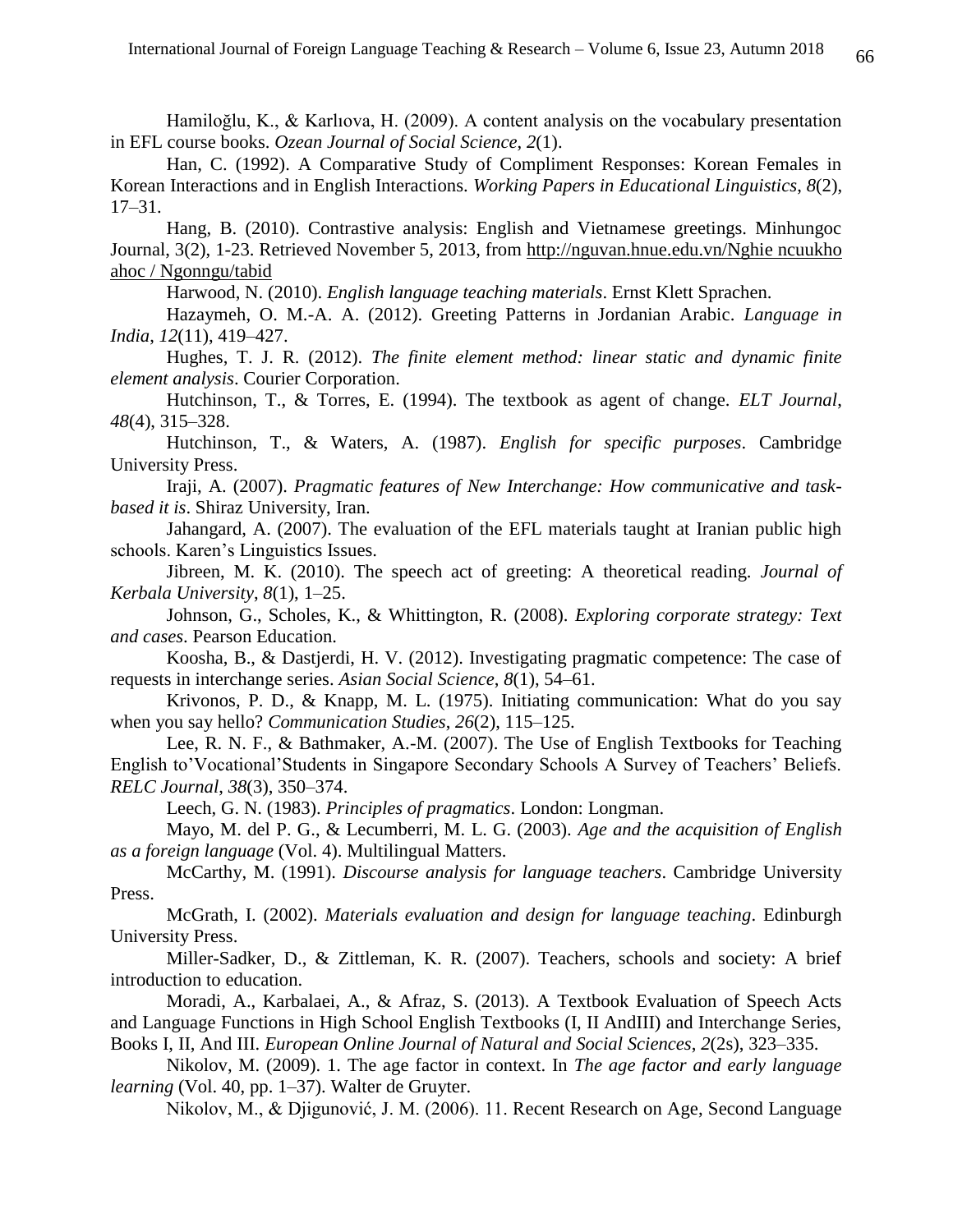Acquition, and Early Foreign language Learning. *Annual Review of Applied Linguistics*, *26*, 234– 260.

Nourdad, N., & Roshani Khiabani, L. (2015). Pragmatic content Analysis of Newly Developed Iranian EFL English Textbooks. *International Journal of Language Learning and Applied Linguistics World (IJLLALW)*, *10*(1), 24–39.

Otlowski, M. (2003). Ethnic diversity and gender bias in EFL textbooks. *Asian EFL Journal*, *5*(2), 1–15.

Pishghadam, R., & Zarei, S. (2011). Expressions of gratitude: A case of EFL learners. *Review of European Studies*, *3*(2), 140–149.

Poolsawad, K., Kanjanawasee, S., & Wudthayagorn, J. (2015). Development of an English communicative competence diagnostic approach. *Procedia-Social and Behavioral Sciences*, 191, 759-763.

RAHIMI, M., & Nabilou, Z. (2009). Globalization and EFL curriculum reform in Iran: Challenges and opportunities. *JOURNAL OF TECHNOLOGY OF EDUCATION (JOURNAL OF TECHNOLOGY AND EDUCATION)*, *3*(2), 115–124.

Razmjoo, S. A. (2007). High schools or private institutes textbooks? Which fulfill communicative language teaching principles in the Iranian context. *Asian EFL Journal*, *9*(4), 126–140.

Riasati, M. J., & Zare, P. (2010). Textbook Evaluation: EFL Teachers' Perspectives on" New Interchange." *Studies in Literature and Language*, *1*(8), 54–60.

Riazi, A. (2003). The invisible in translation: The role of text structure. *The Translation Journal*, *7*(2).

Riazi, A., & Mosalanejad, N. (2010). Evaluation of learning objectives in Iranian highschool and pre-university English textbooks using Bloom's taxonomy. *TESL-EJ: The Electronic Journal for English as a Second Language*, *13*(4), 1–16.

Richards, J. C. (1998). *Beyond training: Perspectives on language teacher education*. Cambridge University Press.

Richards, J. C. (2001). *The role of textbooks in a language program*. Cambridge University Press.

Richards, J., & Mahoney, D. (1996). Teachers and textbooks: A survey of beliefs and practices. *Perspectives: Working Papers*, 8(1), 40-61.

Rixon, S. (2007). EYL teachers background, beliefs and practices in the teaching of initial reading. In *Teaching English to young learners: Fourth international TEYL research seminar* (p. 6).

Sacks, H., & Schegloff, E. (1973). Opening up closings. *Semiotica*, *8*(4), 289–327.

Sahragard, R., Rahimi, A., & Zaremoayeddi, I. (2009). An in-depth evaluation of interchange seires.

Salmani-nodoushan, M. A. (2007). The Socio-Pragmatics of Greeting Forms in English And Persia.

Searle, J. R. (1969). *Speech acts: An essay in the philosophy of language* (Vol. 626). Cambridge university press.

Shams, A. (2015). Speech acts and Language Functions Founf in the Conversation Models of *Prospect 1*. *International Journal of Language Learning and Applied Linguistics World* (IJLLALW), 9(2), 145–155.

Sheldon, L. E. (1988). Evaluating ELT textbooks and materials. *ELT Journal*, *42*(4), 237– 246.

Soozandehfar, M. A. (2011). *A textbook evaluation of language functions and speech acts*